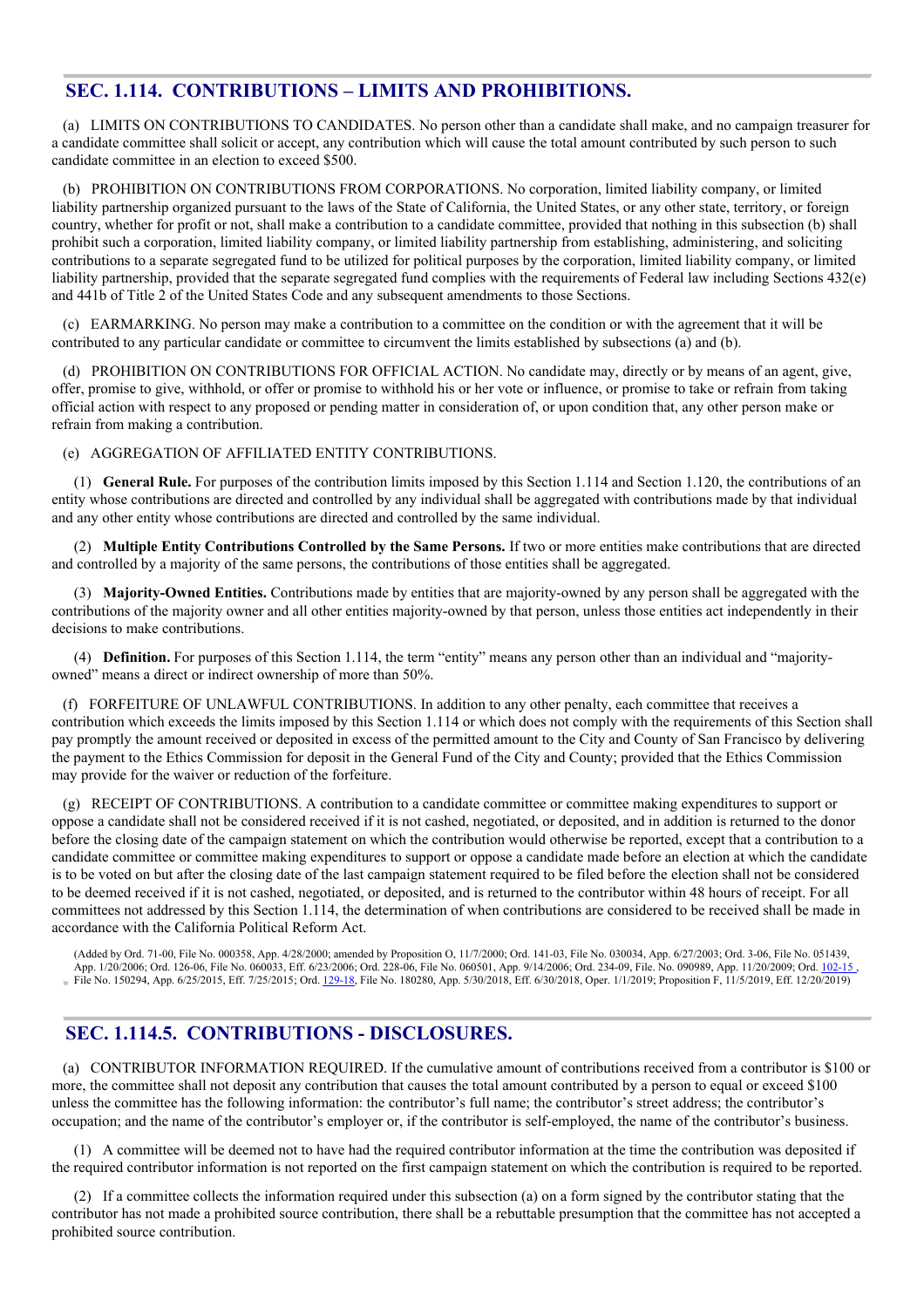#### (b) DISCLOSURE REQUIREMENTS FOR CONTRIBUTIONS TO BALLOT MEASURE COMMITTEES AND COMMITTEES MAKING INDEPENDENT EXPENDITURES.

(1) In addition to the requirements in subsection (a), any person making contributions that total \$5,000 or more in a single calendar year at the behest of a City elective officer, to a ballot measure committee or committee making independent expenditures must disclose to the committee receiving the contribution the office and the name of the City elective officer who requested the contribution.

(2) Committees receiving contributions subject to subsection (b)(1) must report the names of the City elective officers who requested those contributions at the same time that the committees are required to file campaign statements with the Ethics Commission disclosing the contributions.

(3) Notwithstanding the provisions of this subsection (b), no committee shall be required to make the disclosure required in subsection (b)(2) for any contribution that constitutes a contribution to the City elective officer at whose behest the contribution was made.

(4) **Exception for public appeals.** No person or committee shall be required to make any disclosures required under this subsection (b) for any contribution, if the contribution was made solely in response to a public appeal.

#### (c) ASSUMED NAME CONTRIBUTIONS.

(1) No contribution may be made, directly or indirectly, by any person or combination of persons, in a name other than the name by which they are identified for legal purposes, or in the name of another person or combination of persons.

(2) No person may make a contribution to a candidate or committee in his, her, or its name when using any payment received from another person on the condition that it be contributed to a specific candidate or committee.

(d) FORFEITURE OF UNLAWFUL CONTRIBUTIONS. In addition to any other penalty, each committee that receives a contribution which does not comply with the requirements of this Section 1.114.5 shall pay promptly the amount received or deposited to the City and County of San Francisco by delivering the payment to the Ethics Commission for deposit in the General Fund of the City and County; provided that the Ethics Commission may provide for the waiver or reduction of the forfeiture.

(Added by Ord. [129-18](http://sfbos.org/sites/default/files/o0129-18.pdf), File No. 180280, App. 5/30/2018, Eff. 6/30/2018, Oper. 1/1/2019)

## **SEC. 1.115. COORDINATION OF EXPENDITURES.**

(a) **General.** An expenditure is not considered independent and shall be treated as a contribution from the person making the expenditure to the candidate on whose behalf, or for whose benefit the expenditure is made, if the expenditure funds a communication that expressly advocate the nomination, election or defeat of a clearly identified candidate and is made under the following circumstance:

(1) The expenditure is made at the request, suggestion, or direction of, or in cooperation, consultation, concert or coordination with, the candidate on whose behalf, or for whose benefit, the expenditure is made; or

(2) The communication funded by the expenditure is created, produced or disseminated:

(A) After the candidate has made or participated in making any decision regarding the content, timing, location, mode, intended audience, volume of distribution, or frequency of placement of the communication; or

(B) After discussion between the creator, producer or distributor of a communication, or the person paying for that communication, and the candidate or committee regarding the content, timing, location, mode, intended audience, volume of distribution or frequency of placement of that communication, the result of which is agreement on any of these topics.

(b) **Rebuttable Presumption of Coordination.** In addition to Subsection (a) of this section, there shall be a presumption that an expenditure funding a communication that expressly advocates the nomination, election or defeat of a clearly identified candidate is not independent of the candidate on whose behalf or for whose benefit the expenditure is made, when:

(1) It is based on information about the candidate or committee's campaign needs or plans provided to the spender by the candidate;

(2) It is made by or through any agent of the candidate in the course of the agent's involvement in the current campaign;

(3) The spender retains the services of a person, including a campaign consultant, who provides, or has provided, the candidate with professional services related to campaign or fund raising strategy for that same election;

(4) The communication replicates, reproduces, republishes or disseminates, in whole or in substantial part, a communication designed, produced, paid for or distributed by the candidate; or

(5) In the same election that the expenditure is made, the spender or spender's agent is serving or served in an executive or policymaking role for the candidate's campaign or participated in strategy or policy making discussions with the candidate's campaign relating to the candidate's pursuit of election to office and the candidate is pursuing the same office as a candidate whose nomination or election the expenditure is intended to influence.

(c) **Exceptions.** Notwithstanding the foregoing, an expenditure shall not be considered a contribution to a candidate merely because:

- (1) The spender interviews a candidate on issues affecting the spender;
- (2) The spender has obtained a photograph, biography, position paper, press release, or similar material from the candidate;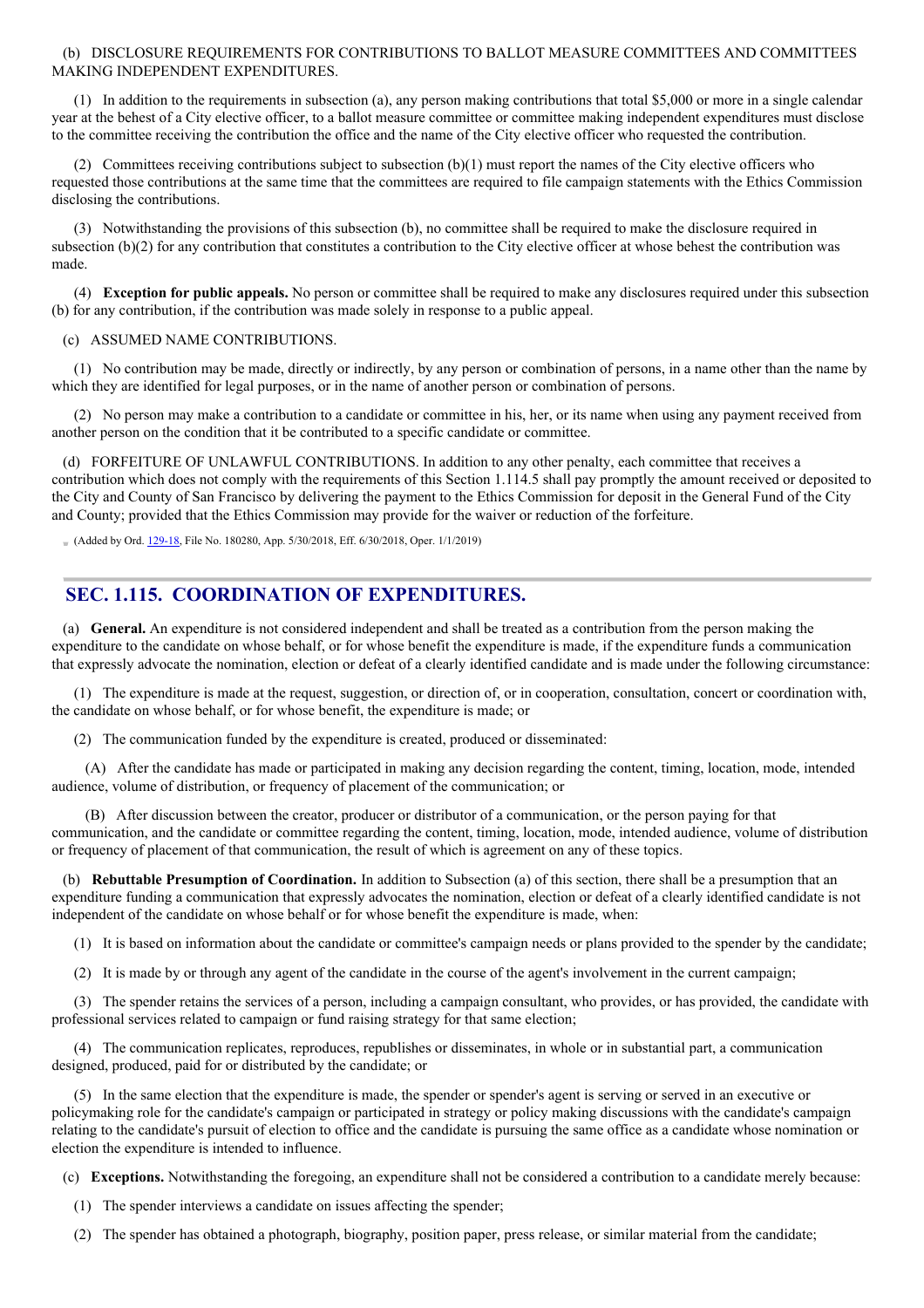(3) The spender has previously made a contribution to the candidate;

(4) The spender makes an expenditure in response to a general, non-specific request for support by a candidate, provided that there is no discussion with the candidate prior to the expenditure relating to details of the expenditures;

(5) The spender has invited the candidate or committee to make an appearance before the spender's members, employees, shareholders, or the families thereof, provided that there is no discussion with the candidate prior to the expenditure relating to details of the expenditure;

(6) The spender informs a candidate that the spender has made an expenditure provided that there is no other exchange of information not otherwise available to the public, relating to the details of the expenditure; or

(7) The expenditure is made at the request or suggestion of the candidate for the benefit of another candidate or committee.

(d) **Definition.** For purposes of this Section, the terms "candidate" includes an agent of the candidate when the agent is acting within the course and scope of the agency.

 $(Added by Ord. 228-06, File No. 060501, App. 9/14/2006)$ 

# **SEC. 1.116. LIMITS ON LOANS TO CANDIDATES.**

(a) A candidate's loan of personal funds to the candidate's campaign may not exceed at any time more than:

(1) \$15,000.00 for a candidate for the Board of Supervisors, Board of Education of the San Francisco Unified School District or the Governing Board of the San Francisco Community College District,

(2) \$120,000.00 for a candidate for Mayor, or

(3) \$35,000.00 for a candidate for Assessor or Public Defender, City Attorney, Treasurer, District Attorney or Sheriff.

(b) A candidate may not charge interest on any loan the candidate has made to the candidate's campaign.

(c) In addition to any other penalty, loans made by a candidate to the candidate's campaign in excess of the amounts in Subsection (a) shall be deemed a contribution to the campaign and may not be repaid to the candidate.

(d) Whenever the Ethics Commission adjusts the voluntary expenditure ceilings to reflect changes in the California Consumer Price Index, as authorized under Section 1.130, the Commission is authorized to adjust the loan amounts in this Section to reflect changes in the Consumer Price Index.

(Added by Proposition O, 11/7/2000; amended by Ord. 141-03, File No. 030034, App. 6/27/2003; Ord. 228-06, File No. 060501, App. 9/14/2006)

Former Sec. 1.116 added by Ord. 365-94, App. 10/28/94; renumbered by Ord. 71-00, File No. 000358, App. 4/28/2000; repealed by Proposition O, 11/7/2000)

### **SEC. 1.118. PAYMENT OF ACCRUED EXPENSES.**

(a) A candidate committee that accepts goods or services on credit shall pay for such accrued expenses in full no later than 180 calendar days after receipt of a bill or invoice and in no event later than 180 calendar days after the last calendar day of the month in which the goods were delivered or the services were rendered, unless it is clear from the circumstances that the failure to pay is reasonably based on a good faith dispute. For purposes of this Subsection, a good faith dispute shall be rebuttably presumed if the candidate committee produces the following:

(1) Evidence that the candidate committee protested the payment of a bill no later than 30 calendar days after the last calendar day of the month in which the goods were delivered or the services were rendered; and

(2) Evidence that the protest was based on the time of delivery, quality or quantity of goods delivered or services rendered or the price of the goods delivered or the services provided.

(b) The provisions of Subsection (a) do not apply to debt owed to a financial institution for an outstanding credit card balance.

(c) Each and every calendar day any accrued expense remains partially or wholly unpaid after the time periods set forth in Subsection (a) constitutes a separate violation.

(Added by Ord. 228-06, File No. 060501, App. 9/14/2006; Ord. 234-09, File. No. 090989, App. 11/20/2009)

(Former Sec. 1.118 added by Ord. 71-00, File No. 000358, App. 4/28/2000; amended by Proposition O, 11/7/2000; repealed by Ord. 3-06, File No. 051439, App. 1/20/2006)

## **SEC. 1.120. CONTRIBUTION LIMITS – POST-ELECTION LEGAL PROCEEDINGS.**

All provisions of this Chapter, unless specified otherwise herein, shall be applicable in any post-election recounts, election contests or other proceedings held pursuant to law. In addition, the following provisions shall be applicable in any such post-election legal proceedings:

(a) No person other than a candidate shall make, and no candidate shall solicit or accept, any contribution which will cause the total amount contributed by such person in post-election legal proceedings to any candidate to exceed, in addition to the contribution limit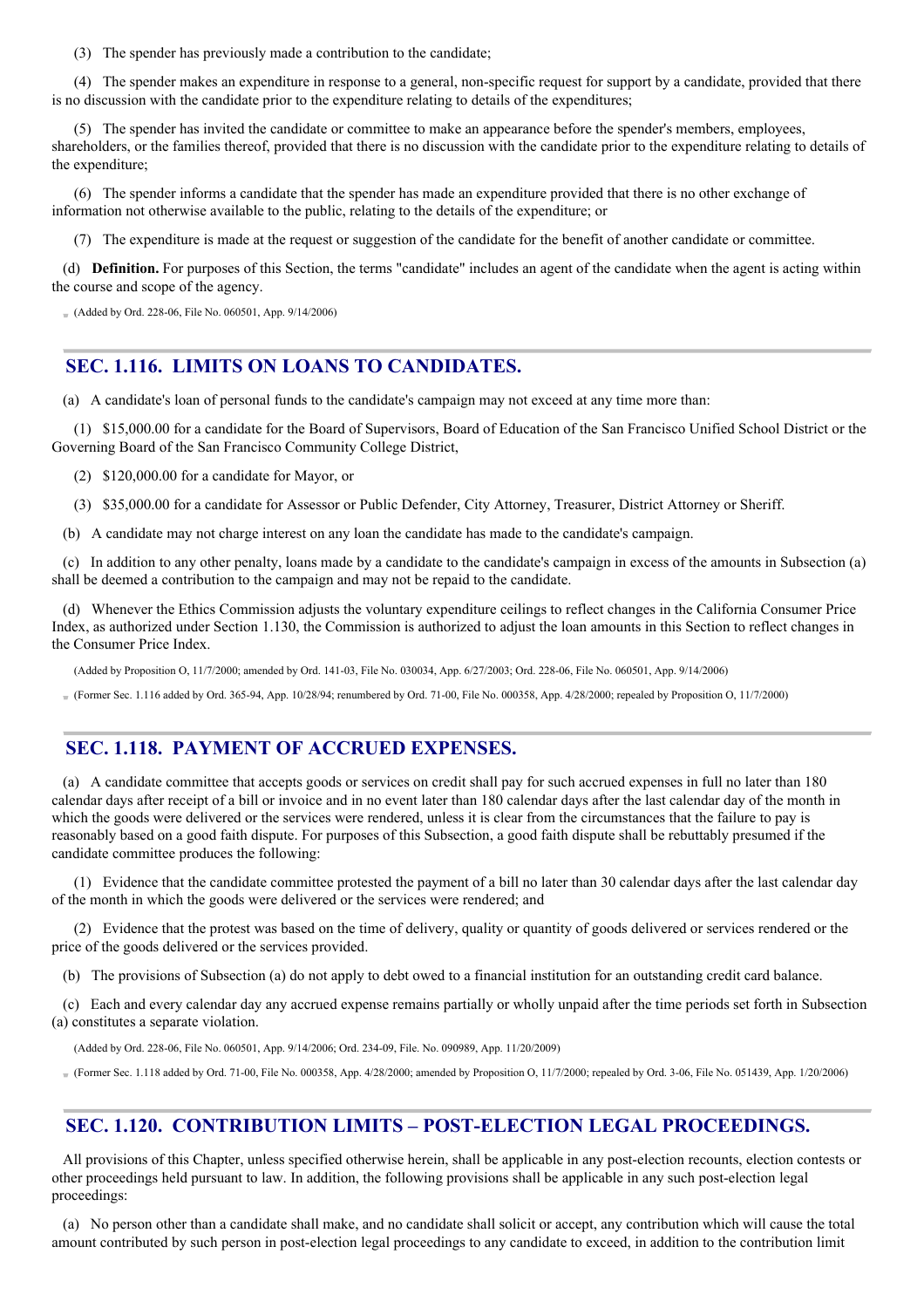contained in Sections 1.114, \$100.00.

(b) Notwithstanding any other provision of this Chapter to the contrary, for the purposes of conducting post-election recounts, election contests or other proceedings held pursuant to law, the delivery of in-kind legal services by lawyers in support of or in opposition to candidates, including in-kind contributions to committees supporting or opposing candidates, shall not be subject to any contribution limitations set forth in this Chapter.

(c) If any person violates this Section, each campaign treasurer who received part or all of the contribution or contributions which constitute the violation shall pay promptly the amount received from such person in excess of the amount permitted by this Section to the City and County Treasurer for deposit in the General Fund of the City and County.

 $(A$ dded by Ord. 71-00, File No. 000358, App. 4/28/2000; amended by Proposition O, 11/7/2000; Ord. 3-06, File No. 051439, App. 1/20/2006)

# **SEC. 1.122. SOLICITATION OR ACCEPTANCE OF CAMPAIGN CONTRIBUTIONS – LIMITATIONS.**

(a) DECLARATION OF INTENT REQUIRED. No candidate or candidate committee shall solicit or accept, or cause to be solicited or accepted, any contribution unless and until the candidate has filed a declaration of intention to become a candidate for a specific City elective office with the Department of Elections on a form prescribed by the Director of Elections.

No person shall file a declaration of intention to become a candidate for more than one City elective office.

#### (b) USE OF CAMPAIGN FUNDS.

(1) GENERAL. Except as otherwise provided in this Chapter, funds in a candidate committee's campaign account may be used only on behalf of the candidacy for the office specified in the candidate's declaration of intention filed under Subsection (a) or for expenses associated with holding that office, provided that such expenditures are reasonably related to a legislative, governmental, or political purpose. Contributions solicited or accepted under this Section for one candidate shall not be expended for the candidacy of any other candidate for local, state or federal office, in support of or opposition to any measure or in support of or opposition to any state ballot proposition, or for donations to a charitable organization. Nothing in this section shall prohibit a candidate committee for a candidate in a ranked choice election from expending funds to support the ranking of another candidate if the primary purpose of the expenditure is to further the candidate's own campaign.

(2) PROHIBITING CANDIDATE-CONTROLLED GENERAL PURPOSE COMMITTEES. No candidate holding City elective office may control a candidate-controlled general purpose committee. Any candidate who controls a candidate-controlled general purpose committee prior to assuming City elective office shall return, use, or dispose of all funds held by the committee using the means specified in subsection (b)(4) within 90 days of the date that the candidate assumes office.

(3) WITHDRAWAL FROM CANDIDACY. If a candidate has withdrawn his or her candidacy, campaign funds held by that candidate's committee's Campaign Contribution Trust Account shall be:

- (A) returned on a "last in, first out" basis to those persons who have made said contributions;
- (B) donated to the City and County of San Francisco;
- (C) donated to a charitable organization;
- (D) used to pay outstanding campaign debts or accrued expenses;

(E) used to pay expenses associated with terminating the committee, such as bookkeeping, legal fees, preparation of campaign statements, and audits; or

(F) used for other permissible purposes established by the Ethics Commission by regulation.

(4) SURPLUS FUNDS. Surplus funds held by a candidate or committee shall be:

- (A) returned on a "last in, first out" basis to those persons who have made said contributions;
- (B) donated to a charitable organization;
- (C) donated to the City and County of San Francisco;
- (D) used to pay outstanding campaign debts or accrued expenses;

(E) used to pay expenses associated with terminating the committee, such as bookkeeping, legal fees, preparation of campaign statements, and audits; or

(F) used for other permissible purposes established by the Ethics Commission by regulation.

(c) TRANSFER OF FUNDS. Subject to the restrictions set forth in Subsection (b), at any time, funds held in a candidate committee's Campaign Contribution Trust Account may be transferred to any legally constituted committee established by the candidate under the California Political Reform Act, California Government Code section 81000 et seq. Contributions transferred under this subsection shall be attributed to specific contributors using a "first in, first out" or "last in, first out" accounting method.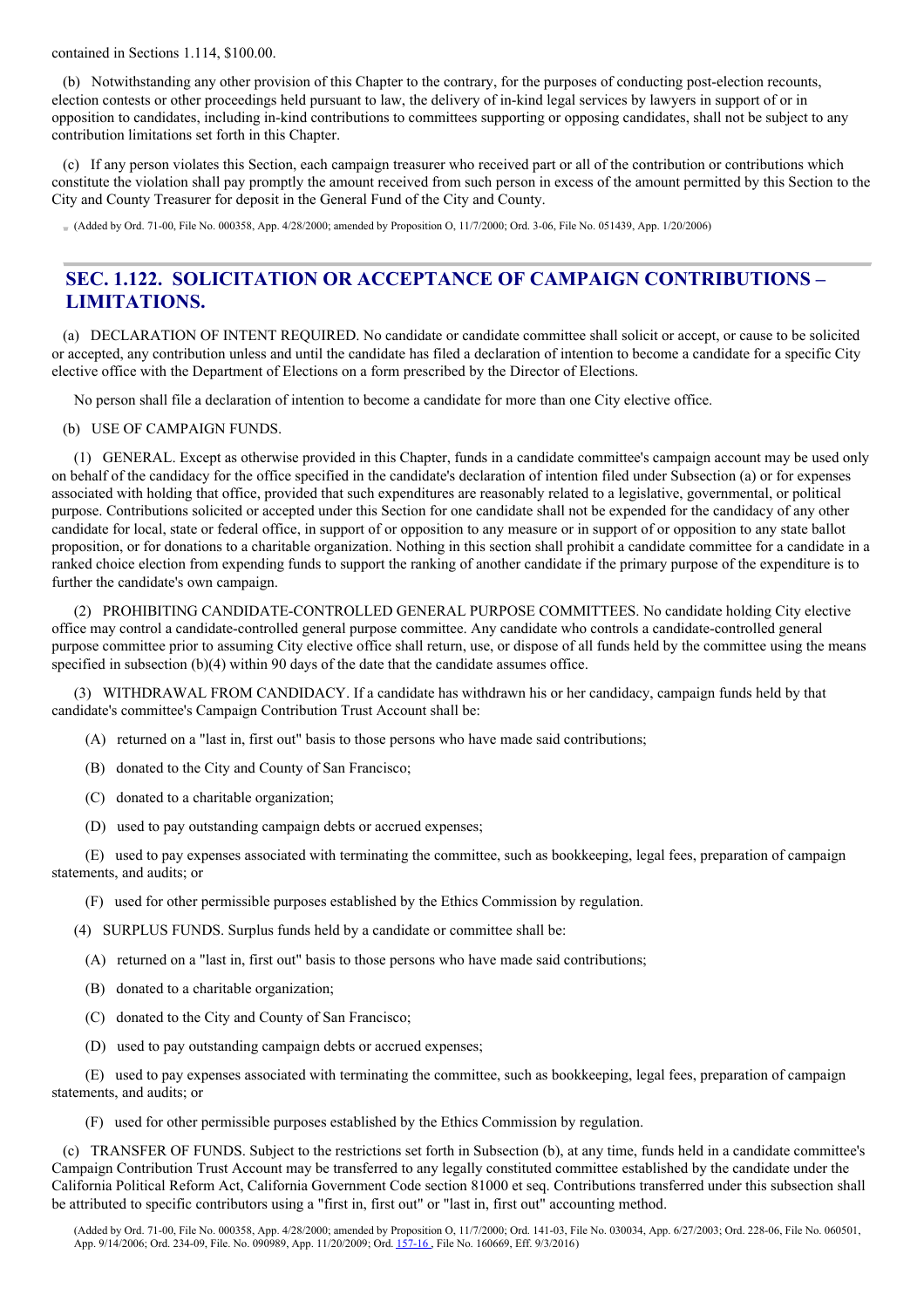# **SEC. 1.124. ADDITIONAL DISCLOSURE REQUIREMENTS FOR CONTRIBUTIONS MADE BY BUSINESS ENTITIES.**

(a) **Additional Disclosures.** In addition to the campaign disclosure requirements imposed by the California Political Reform Act and other provisions of this Chapter 1, any committee required to file campaign statements with the Ethics Commission must disclose the following information for contribution(s) that, in aggregate, total \$10,000 or more that it receives in a single election cycle from a single business entity:

(1) one of the business entity's principal officers, including, but not limited to, the Chairperson of the Board of Directors, President, Vice-President, Chief Executive Officer, Chief Financial Officer, Chief Operating Officer, Executive Director, Deputy Director, or equivalent positions; and

(2) whether the business entity has received funds through a contract or grant from any City agency within the last 24 months for a project within the jurisdiction of the City and County of San Francisco, and if so, the name of the agency that provided the funding, and the value of the contract or grant.

(b) **Filing Requirements.** Committees shall provide this information for contributions received from business entities at the same time that they are required to file semiannual or preelection campaign statements with the Ethics Commission.

(Added by Ord. [129-18](http://sfbos.org/sites/default/files/o0129-18.pdf), File No. 180280, App. 5/30/2018, Eff. 6/30/2018, Oper. 1/1/2019)

(Former Sec. 1.124 added by Ord. 71-00, File No. 000358, App. 4/28/2000; repealed by Ord. 141-03, File No. 030034, App. 6/27/2003)

# **SEC. 1.125. ADDITIONAL DISCLOSURE REQUIREMENTS FOR BUNDLED CONTRIBUTIONS.**

(a) **Definition.** For purposes of this Section 1.125, the following words and phrases shall mean:

"Bundle" shall mean delivering or transmitting contributions, other than one's own or one's spouse's, except for campaign administrative activities and any actions by the candidate that a candidate committee is supporting.

"Campaign administrative activity" shall mean administrative functions performed by paid or volunteer campaign staff, a campaign consultant whose payment is disclosed on the committee's campaign statements, or such campaign consultant's paid employees.

(b) **Additional Disclosure Requirements.** Any committee controlled by a City elective officer or candidate for City elective office that receives contributions totaling \$5,000 or more that have been bundled by a single individual shall disclose the following information:

(1) the name, occupation, employer, and mailing address of the person who bundled the contributions;

(2) a list of the contributions bundled by that person (including the name of the contributor and the date the contribution was made);

(3) if the individual who bundled the contributions is a member of a City board or commission, the name of the board or commission on which that person serves, and the names of any City officers who appointed or nominated that person to the board or commission.

(c) **Filing Requirements.** Committees shall provide the information for bundled contributions required by subsection (b) at the same time that they are required to file semiannual or preelection campaign statements with the Ethics Commission. Committees shall be required to provide this information following the receipt of the final contribution that makes the cumulative amount of contributions bundled by a single individual total \$5,000 or more.

(d) **Website Posting.** The Ethics Commission shall make all information that is submitted in accordance with subsection (b) publicly available through its website.

 $(Added by Ord. 129-18, File No. 180280, App. 5/30/2018, Eff. 6/30/2018, Oper. 1/1/2019)$  $(Added by Ord. 129-18, File No. 180280, App. 5/30/2018, Eff. 6/30/2018, Oper. 1/1/2019)$  $(Added by Ord. 129-18, File No. 180280, App. 5/30/2018, Eff. 6/30/2018, Oper. 1/1/2019)$ 

# **SEC. 1.126. CONTRIBUTION PROHIBITION – CONTRACTORS DOING BUSINESS WITH THE CITY.**

(a) **Definitions.** For purposes of this Section 1.126, the following words and phrases shall mean:

"Affiliate" means any member of an entity's board of directors or any of that entity's principal officers, including its chairperson, chief executive officer, chief financial officer, chief operating officer, any person with an ownership interest of more than 10% in the entity, and any subcontractor listed in the entity's bid or contract.

"Board on which an individual serves" means the board to which the officer was elected and any other board on which the elected officer serves.

"City Contractor" means any person who contracts with, or is seeking a contract with, any department of the City and County of San Francisco, a state agency on whose board an appointee of a City elective officer serves, the San Francisco Unified School District, or the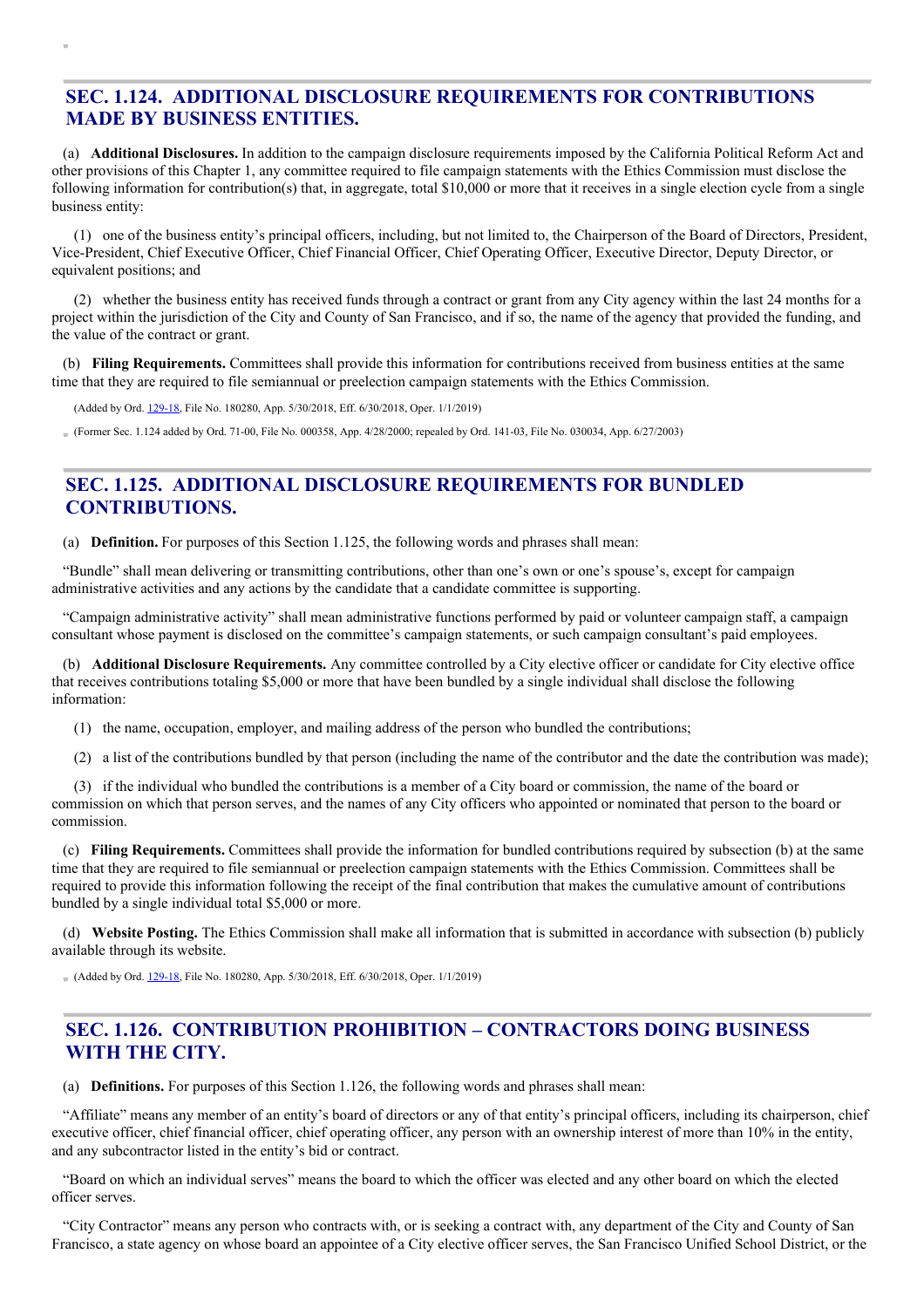San Francisco Community College District, when the total anticipated or actual value of the contract(s) that the person is party to or seeks to become party to with any such entity within a fiscal year equals or exceeds \$100,000.

"Contract" means any agreement or contract, including any amendment or modification to an agreement or contract, with the City and County of San Francisco, a state agency on whose board an appointee of a City elective officer serves, the San Francisco Unified School District, or the San Francisco Community College District for:

- (1) the rendition of personal services,
- (2) the furnishing of any material, supplies or equipment,
- (3) the sale or lease of any land or building,
- (4) a grant, loan, or loan guarantee, or
- (5) a development agreement.

"Contract" shall not mean a collective bargaining agreement or memorandum of understanding between the City and a labor union representing City employees regarding the terms and conditions of those employees' City employment.

(b) **Prohibition on Contributions.** No City Contractor or affiliate of a City Contractor may make any contribution to:

(1) An individual holding a City elective office if the contract must be approved by such individual, the board on which that individual serves, or a state agency on whose board an appointee of that individual serves;

- (2) A candidate for the office held by such individual; or
- (3) A committee controlled by such individual or candidate.

(c) **Term of Prohibitions.** The prohibitions set forth in subsection (b) shall apply from the submission of a proposal for a contract until:

- (1) The termination of negotiations for such contract; or
- (2) 12 months from the date the contract is approved.

(d) **Prohibition on Soliciting or Accepting Contributions.** No individual holding City elective office, candidate for such office, or committee controlled by such an individual shall:

(1) accept any contribution prohibited by subsection (b); or

(2) solicit any contribution prohibited by subsection (b) from a person who the individual knows or has reason to know to be a City Contractor.

(e) **Forfeiture of Contribution.** In addition to any other penalty, each committee that accepts a contribution prohibited by subsection (b) shall pay promptly the amount received or deposited to the City and County of San Francisco and deliver the payment to the Ethics Commission for deposit in the General Fund of the City and County; provided that the Commission may provide for the waiver or reduction the waiver or reduction<sup>1</sup> of the forfeiture.

#### (f) **Notification.**

### (1) **Notification by City Agencies..** 1

(A) **Prospective Parties to Contracts.** The City agency seeking to enter into a contract subject to subsection (b) shall inform any prospective party to a contract of the prohibition in subsection (b) and of the duty to notify the Ethics Commission, as described in subsection (f)(2), by the submission of a proposal for such contract.

(B) **Parties to Executed Contracts.** After the final execution of a contract by a City agency and any required approvals of a City elective officer, the agency that has entered into a contract subject to subsection (b) shall inform any parties to the contract of the prohibition in subsection (b) and the term of such prohibition established by subsection (c).

(2) **Notification of Ethics Commission.** The City agency seeking to enter into a contract subject to subsection (b) shall notify the Ethics Commission. within 30 days of the submission of a proposal, on a form or in a format adopted by the Commission, of the parties to the contract, and any subcontractor listed as part of the proposal.

(3) **Notification by Prospective Parties to Contracts.** Any prospective party to a contract subject to subsection (b) shall, by the submission of a proposal for such contract, inform any member of that party's board of directors and any of that party's principal officers, including its chairperson, chief executive officer, chief financial officer, chief operating officer, any person with an ownership interest of more than 10% in the party, and any subcontractor listed in the party's bid or contract of the prohibition in subsection (b).

(4) **Notification by Individuals Who Hold City Elective Office.** Every individual who holds a City elective office shall, within five business days of the approval of a contract by the officer, a board on which the officer sits, or a board of a state agency on which an appointee of the officer sits, notify the Ethics Commission, on a form or in a format adopted by the Commission, of each contract approved by the individual, the board on which the individual serves, or the board of a state agency on which an appointee of the officer sits. An individual who holds a City elective office need not file the form required by this subsection (f)(4) if the Clerk or Secretary of a Board on which the individual serves or a Board of a State agency on which an appointee of the officer serves has filed the form on behalf of the board.